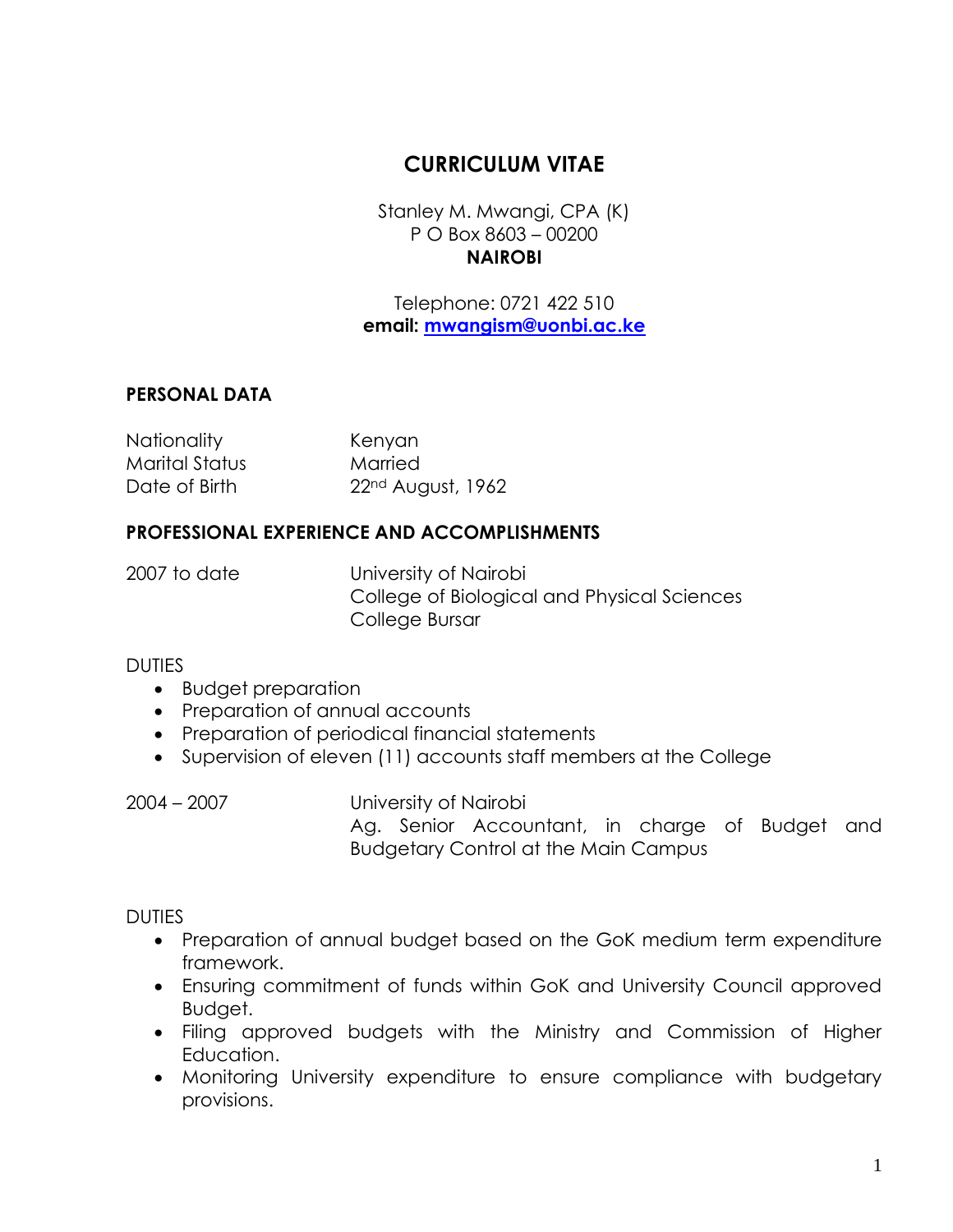2001 – 2004 University's Students Welfare Authority Accountant

DUTIES

- Monitoring expenditure to ensure compliance with budgetary provisions and ensure consistency with the established policy guidelines.
- Ensuring revenue management is in accordance in University's financial guidelines.
- Participated in the implementation of computerized students hostels management information systems.

1996 – 1997 Ministry of Finance Audit Inspector II

#### DUTIES

- Assessing the soundness, adequacy and application of accounting controls.
- Determining adherence to GoK plans, policies and procedures.
- Assessing compliance with Government regulations.
- Ascertaining the adequacy of controls for safeguarding public assets.
- Making appropriate suggestions and recommendations.

1989 – 1996 Auditor General (Corporations) Audit Examiner 1

# **DUTIES**

- Audited Kenya Railways,
- Nyayo Bus Service Corporation,
- Numerical Machining Complex and
- Kenya Airways Corporation.

# **EDUCATION**

| 2007 | Bachelors Degree in Business Administration (Accounts) |  |
|------|--------------------------------------------------------|--|
| 2005 | Certified Public Accountant, CPA (K)                   |  |

# **COMPUTER PACKAGES**

- Ms Excel
- Ms Word
- Ms Power Point
- Internet
- Sage ACCPAC
- Sage Pastel